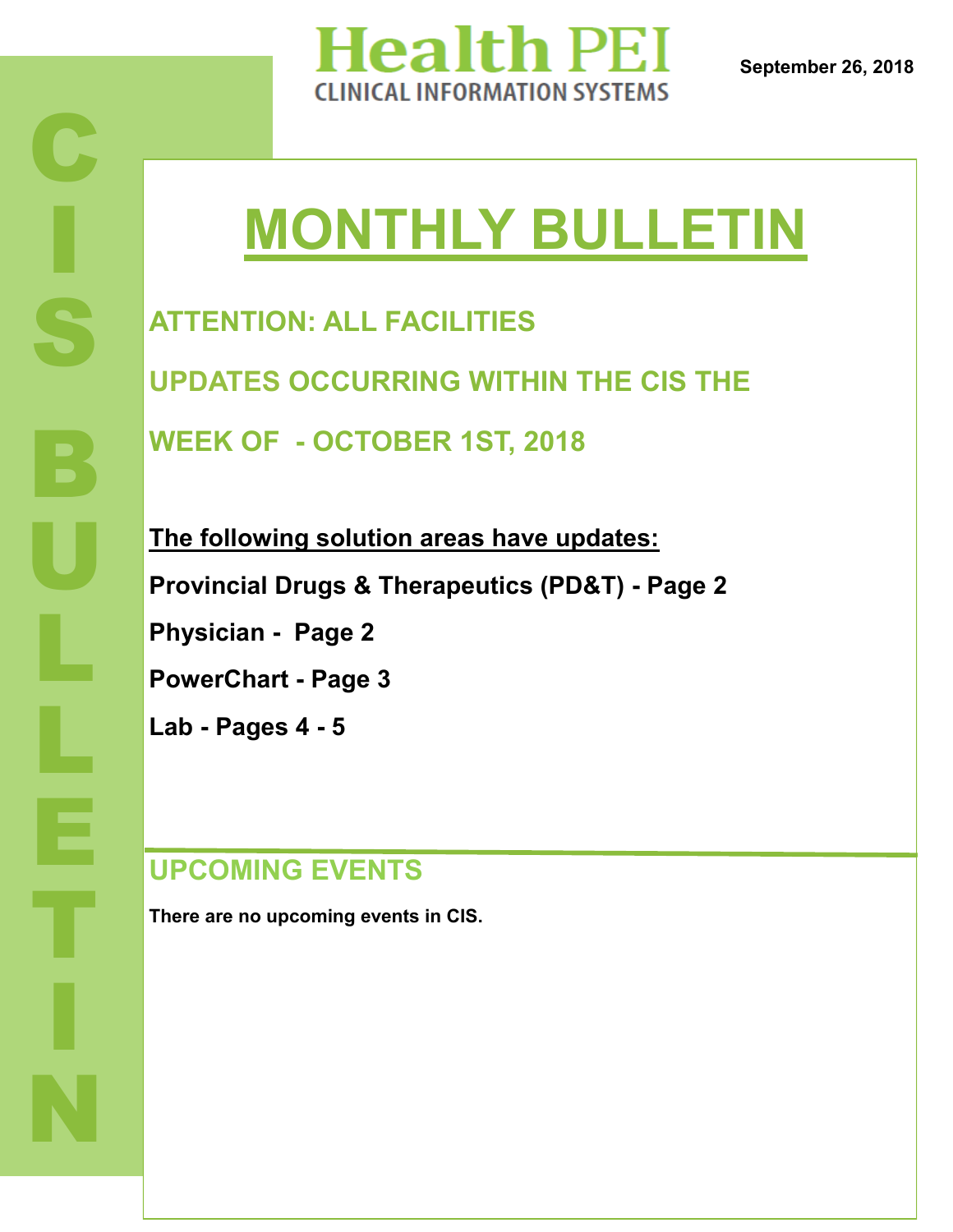# **Health PEI INICAL INFORMATION SYSTEMS**

# **PD&T Updates:**

### **From the Medication Management Quality Improvement Team:**

**Dose Range Checking (DRC) -** functionality works at the point of ordering a medication electronically, alerting the user when the dose is outside of a pre-established usual range. DRC was implemented in the CIS for HYDROmorphone and morphine in 2016 and has been recently added to 5 additional medications:

- 1. warfarin
- 2. apixaban
- 3. dabigatran
- 4. edoxaban
- 5. rivaroxaban

DRC will be added to more high alert medications in the coming year. This work is necessary to comply with Accreditation Canada Standards for organizations with CPOE.

# **Physician Updates:**

**New Link in PowerChart & FirstNet -** There is now a link for the Communicable Diseases Guidelines Website from the toolbar in PowerChart & FirstNet.

s C Communicable Disease Guidelines

# **Communicable Disease Guidelines**

The Chief Public Health Office provides direction and guidance on the management and control of communicable diseases in Prince Edward Island. The following policies and guidelines contain information for health care providers regarding the prevention, identification and management of communicable diseases pursuant to Prince Edward Island's Public Health Act and Notifiable Diseases and Conditions and Communicable Diseases Regulations.

These guidelines are routinely reviewed and updated as new evidence presents.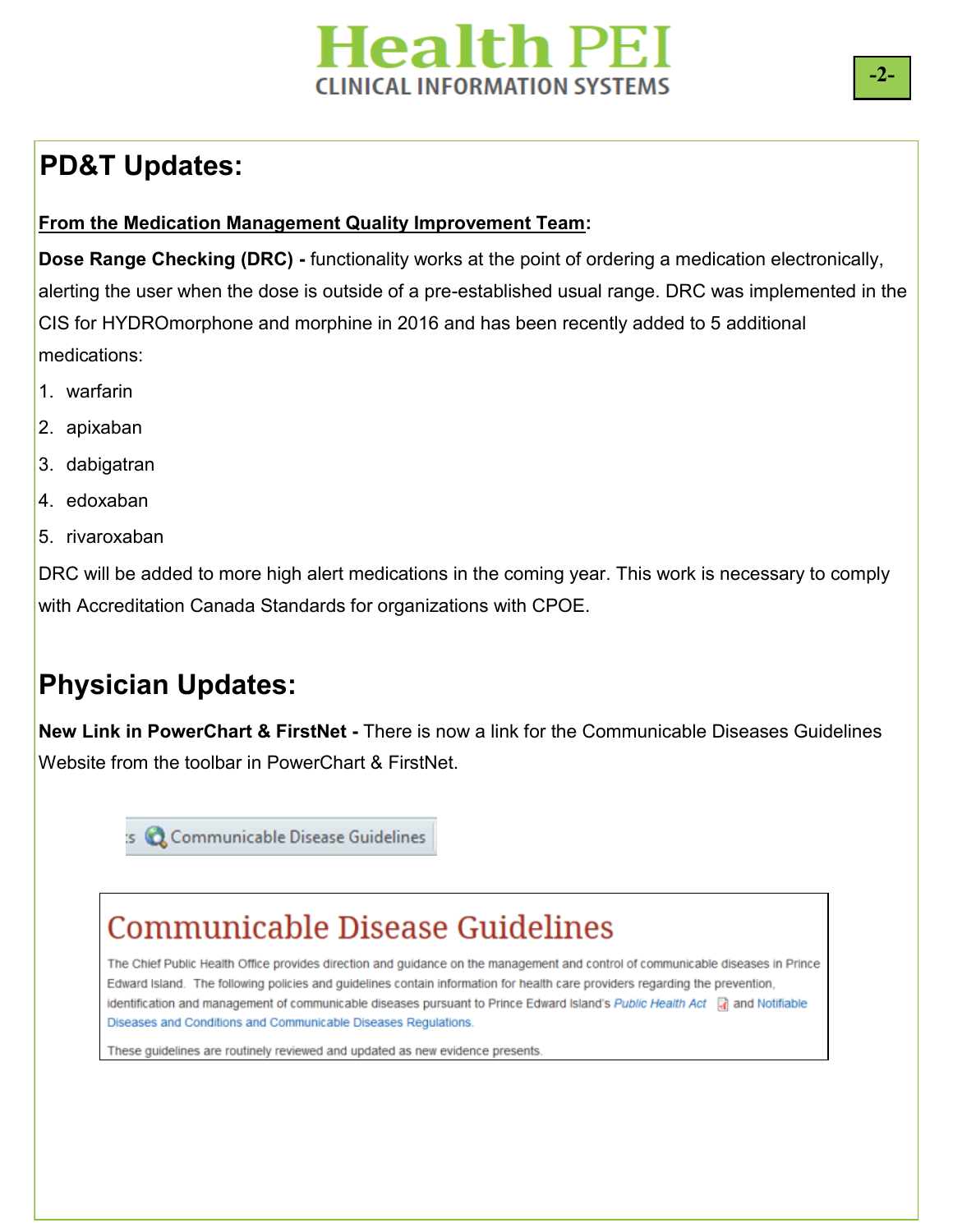# **Health PEI CLINICAL INFORMATION SYSTEMS**

### **PowerChart Updates:**

### **Allied Health: New Progress note for Provincial Stroke Clinic**

| 12) 2 - 12 X B (* 12 F #                                                                                                                                                                                                                                                                                                                                                         |                                                                                                                                                                                                                                                                                                                                                                                                                                                                                                                               |
|----------------------------------------------------------------------------------------------------------------------------------------------------------------------------------------------------------------------------------------------------------------------------------------------------------------------------------------------------------------------------------|-------------------------------------------------------------------------------------------------------------------------------------------------------------------------------------------------------------------------------------------------------------------------------------------------------------------------------------------------------------------------------------------------------------------------------------------------------------------------------------------------------------------------------|
| $\leftarrow$                                                                                                                                                                                                                                                                                                                                                                     | : 36 out of 36 documents are accessi                                                                                                                                                                                                                                                                                                                                                                                                                                                                                          |
| Admission/Discharge Records<br>Mursing/Allied Health-Text<br>Physician Assessment Tools<br>Physician Surgical Documentation<br><b>Progress Notes</b><br>Provincial Stroke Documentation<br>Provincial Stroke Clinic Progress Note<br>$\sim$ 2018-Sep-19 07:58<br><b>no Physiotherapy Documentation</b><br>Resuscitation/HCD Documents<br>Speech Language Pathology Documentation | <b>IPROV Stroke Clinic Progress Note test</b><br><b>Signature Line</b><br>Electronically Authenticated By:<br>Date and Time: 19-Sep-18 07:58 AM<br>Result Type:<br><b>Provincial Stroke Clinic Progress Note</b><br>- "PROV Stroke Clinic Progress Note test" - 19 07:58<br>Result status:<br>Auth (Verified)<br>Result Title:<br><b>PROV Stroke Clinic Progress Note test</b><br>on 2018-Sep-19 07:58<br>Performed by:<br>on 2018-Sep-19 07:58<br>Verified by:<br>05210180, QEH, Inpatient, 2018-May-18 -<br>Encounter info: |

### **Shift Summary Tab: Education forms will post to the Shift Summary Tab**

 $\mathbf{E}$ If you are using the filters of 24 or 72 hours, depending on when the education was documented, you may need to refer to the Documents or Form Browser for content.

| $\mathbf{r}$ and $\mathbf{r}$<br><b>Hand Off</b><br>->         |                                               |          |                    |          |
|----------------------------------------------------------------|-----------------------------------------------|----------|--------------------|----------|
| $\mathbf{A} \equiv  \mathbf{A}  \equiv  \mathbf{A}  \ll 100\%$ | - 61<br>$\mathbf{r}$ , and the $\mathbf{0}$ . |          |                    |          |
| $\times$<br>Handoff                                            | Consults                                      | $\times$ | <b>Assessments</b> | $\times$ |
| Shift Summary $(2)$                                            |                                               |          |                    |          |
| Selected visit $\blacktriangleright$                           |                                               |          |                    |          |
| My Documents                                                   |                                               |          |                    |          |
| Note Type                                                      |                                               |          |                    |          |
| Shift Summary - Text                                           |                                               |          |                    |          |
| Asthma Education - Text                                        |                                               |          |                    |          |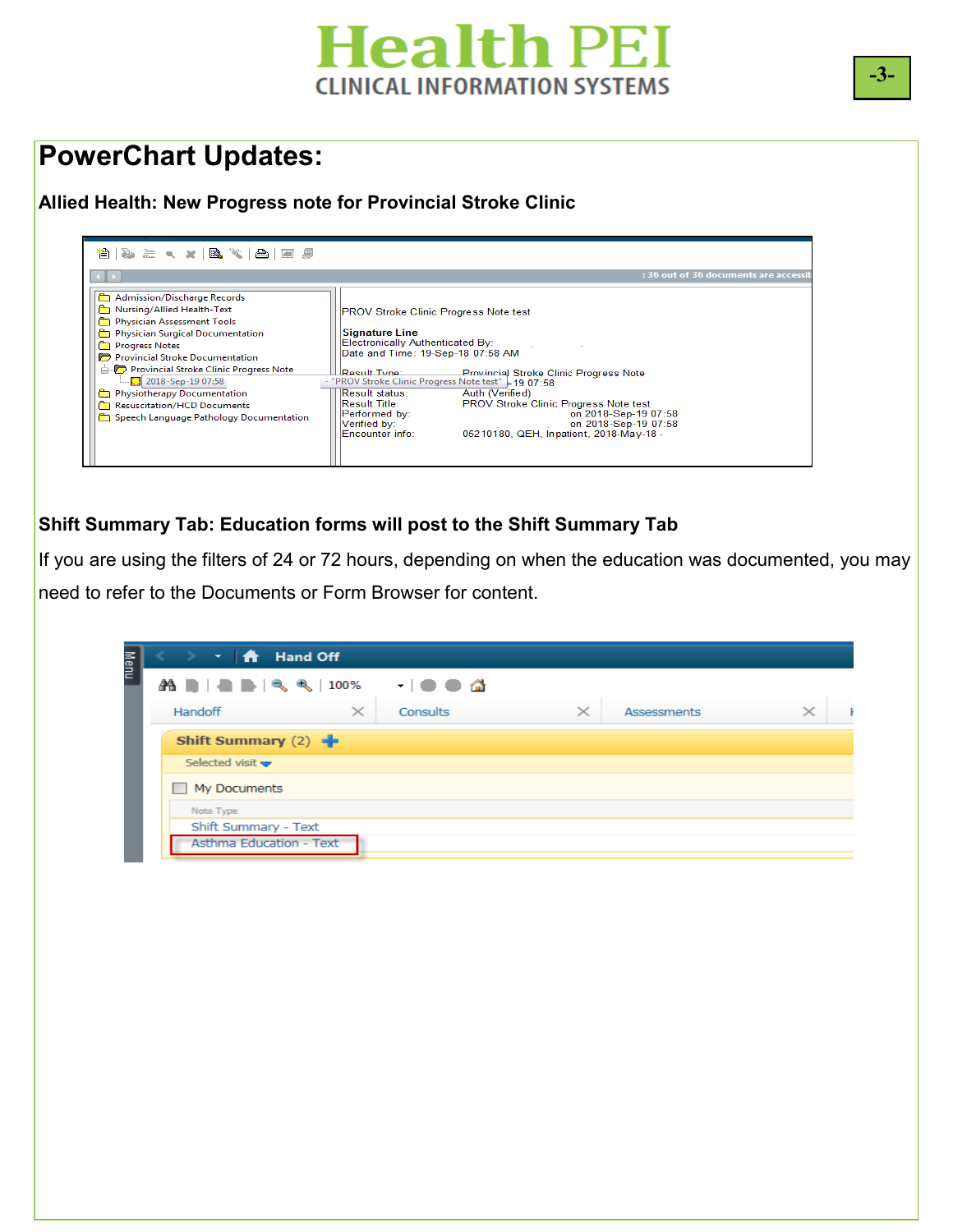# **Health PEI CLINICAL INFORMATION SYSTEMS**

### **Lab Updates :**

**Lipid Profiles -** As of Sept 12, 2018, fasting will no longer be mandatory for lipid testing in Health PEI facilities.

### **Before**

#### Order:

| <b>ZZTEST, LOUISE</b><br>Outpatient [2018-Aug-28 10:57:00 - 2018-Aug-28 23:59:59]<br><b>Violent/Aggressive:</b> |                                          | Age:63 years<br>DOB:1955-Jun-30 |  |  |
|-----------------------------------------------------------------------------------------------------------------|------------------------------------------|---------------------------------|--|--|
| lipid profile -<br>Search:  <br><sup>公</sup> ☆ ▼ ■ ■ Folder:<br>$\uparrow$                                      | Contains<br>▼ Type: 69<br>Search within: | All Orders<br>Αll               |  |  |

### Panel:

| Lipid Profile - Fasting | <b>Lipid Profile - Non-fasting</b> |
|-------------------------|------------------------------------|
| Cholesterol             | Cholesterol                        |
| HDL Cholesterol         | <b>HDL</b> Cholesterol             |
| LDL Cholesterol         |                                    |
| Triglycerides           |                                    |
| Chol/HDL Ratio          |                                    |

### PowerChart view:

| <b>ZZTEST, LOUISE</b><br>Recurring [2018-Jul-17 14:19:00 - < No - Discharge date>]<br><b>Violent/Aggressive:</b> |    |                               |                                      | Age:63 years<br>DOB:1955-Jun-30                 |                              | <b>Sex:Female</b><br>MRN:888000736 |                                     |
|------------------------------------------------------------------------------------------------------------------|----|-------------------------------|--------------------------------------|-------------------------------------------------|------------------------------|------------------------------------|-------------------------------------|
| <b>Menu</b>                                                                                                      | n, | ∢<br>$\overline{\phantom{a}}$ | <b>Results Review</b><br>₩           |                                                 |                              |                                    |                                     |
| <b>Handoff</b>                                                                                                   | ۸  | 撫園多                           |                                      |                                                 |                              |                                    |                                     |
| <b>Discharge Summary</b>                                                                                         |    |                               |                                      |                                                 |                              |                                    |                                     |
| <b>Patient Summary</b>                                                                                           |    | <b>Recent Results</b>         | <b>Vitals</b><br>Lab                 | Diagnostic Imaging                              | Warfarin<br>Respiratory/COPD |                                    | <b>PACU Documentation</b>           |
| $#$ Add<br><b>Orders</b>                                                                                         |    |                               | Flowsheet: Quick View                | Level:<br>۰<br>$\cdots$                         | <b>Quick View</b>            |                                    | O Table<br>$\overline{\phantom{0}}$ |
| <b>Transfusion Summary Report</b>                                                                                |    |                               |                                      |                                                 |                              |                                    |                                     |
| Overview                                                                                                         |    | $\leftarrow$                  |                                      |                                                 |                              | 2018-Sep-05 09:26 - 2018-Sep-08    |                                     |
| <b>Results Review</b>                                                                                            |    | Navigator                     |                                      |                                                 |                              |                                    |                                     |
| <b>Problems and Diagnoses</b>                                                                                    |    |                               | <b>Cardiac Function &amp; Lipids</b> | Show more results                               |                              |                                    |                                     |
| <b>Assessments</b>                                                                                               |    |                               |                                      | <b>Ouick View</b>                               | 2018-Sep-07 09:23            | 2018-Sep-06<br>09:23               |                                     |
| <b>Documents</b>                                                                                                 |    |                               |                                      | <b>Cardiac Function &amp; Lipids</b>            |                              |                                    |                                     |
| <b>Form Browser</b>                                                                                              |    |                               |                                      | Cholesterol                                     | 6.0 mmol/L                   | $5.0$ mmol/L                       |                                     |
|                                                                                                                  |    |                               |                                      | <b>HDL Cholesterol</b>                          | 0.50 mmol/L                  | $1.10$ mmol/L                      |                                     |
| <b>MAR</b>                                                                                                       |    |                               |                                      | <b>LDL Cholesterol</b><br><b>Chol/HDL Ratio</b> | *4.58 mmol/L<br>12.0         |                                    |                                     |
| <b>MAR Summary</b>                                                                                               |    |                               |                                      | Triglyceride                                    | 2.0 mmol/L                   |                                    |                                     |

**-4-**